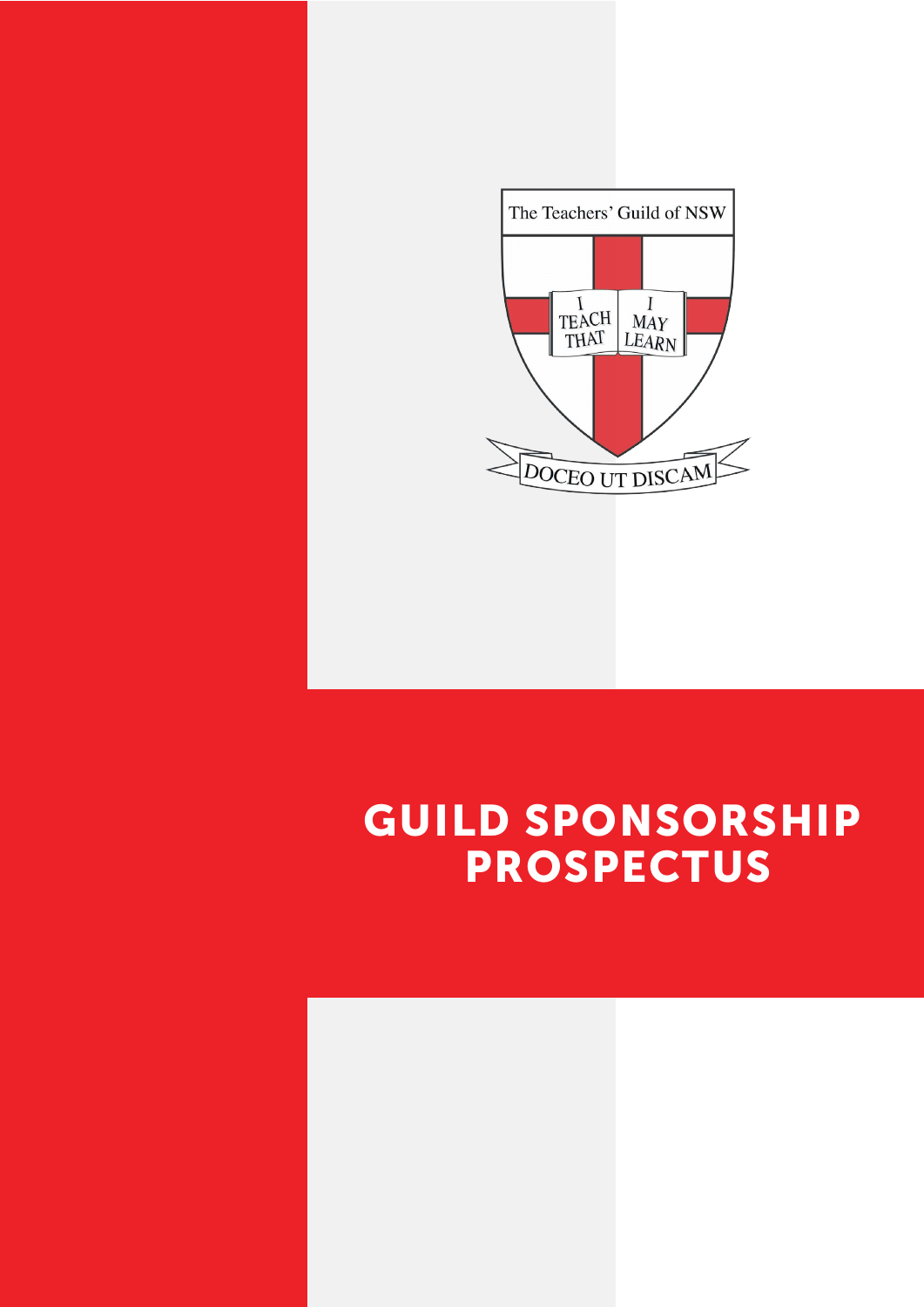## Welcome Address from the President

We welcome you to become a valued partner of the oldest professional education association in Australia, the Teachers' Guild of New South Wales. Established in 1892, the Guild exists to promote and further the cause of education generally, considering all questions affecting the status and interests of the teaching profession.

Working in close cooperation with the Teachers' Guild of New South Wales, will see your organisation gain exposure across our calendar of events, as well as close alignment with the aims and objectives of the Guild. With - exposure over the five core signature events – The Gifted Awareness Forum for Educator (GAFE), STEM Education and Industry Forum, VET in Schools Forum, Guild Research Awards Presentation Event and the Annual Dinner and Presentations of Awards Evening, you have the opportunity to partner with a highly esteemed organisation, focussed on improving the quality of education nationally.

Over the years the Guild characterised its core value as "The Care of Education". Without abandoning that essential concern, the Guild's logo reads

"*Doceo ut discam: I teach, that I may learn*", and seeks to express a commitment to continued professional learning.

The calendar of events provides a platform for educators, researchers and policy makers to exchange ideas, opinions and experiences, aimed to support, drive, change and build productivity across the education sector.

Hosted by the Teachers' Guild of NSW, the main goal of the events calendar is to:

- Promote and support the development of all professional areas intersecting with the delivery of education;
- Advocate to advance the interests of professional educators, including policy change and regulatory reform;
- Foster an increased awareness and understanding of the role of educators with all facets of the Australian community; and
- Strive towards continually improving the quality of education delivered nationally.

Dr Frederick Osman FTGN FACE FRSN FAIP JP President The Teachers' Guild of New South Wales *Doceo ut discam: I teach, that I may learn* PO Box 649, Moorebank NSW 1875 Website: www.teachersguild.nsw.edu.au Facebook: www.facebook.com/teachersguildofnsw Twitter: @TGNSW

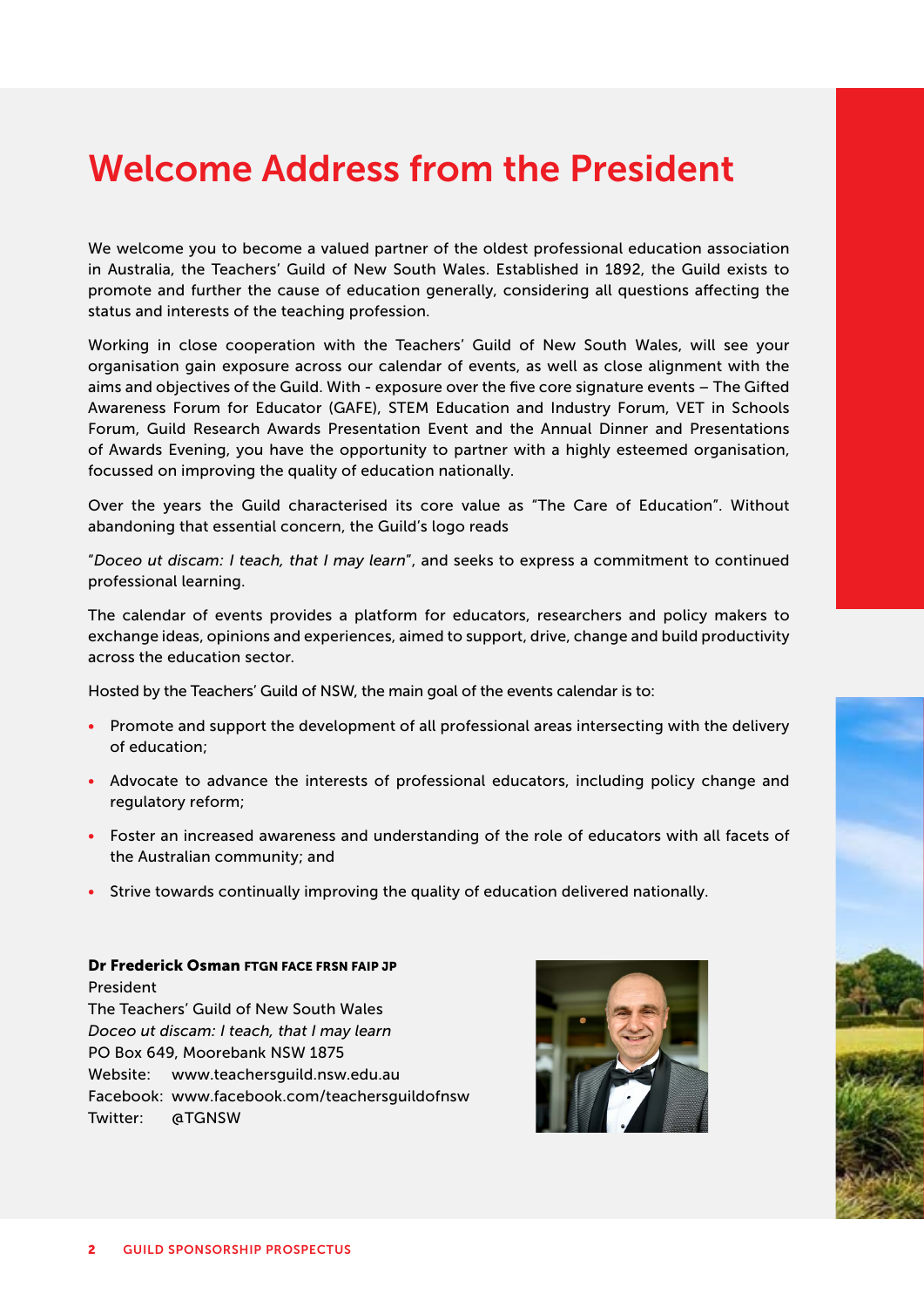## Benefits

Becoming a supporter of the Guild will maximise your brand awareness and provide you with an opportunity to experience maximum exposure to association leaders representing thousands of educators and decision makers nationally.

Aligning with the Guild provides the opportunity to expose your brand to an array of experts and increase awareness and understanding of the critical role that education plays. Being a supporter of the event will promote your enthusiasm and add to the powerful voice of educators, researchers and policy makers that work together to help mould a solid future for education.

Partnering with the Guild provides the opportunity to participate in the following events:

- Gifted Awareness Forum for Educators (GAFE)
- **STEM Education and Industry Forum**
- VET in Schools Forum
- Guild Research Awards Presentation Event (GRAPE)
- Teachers' Guild of New South Wales Annual Dinner and Presentation Awards Evening

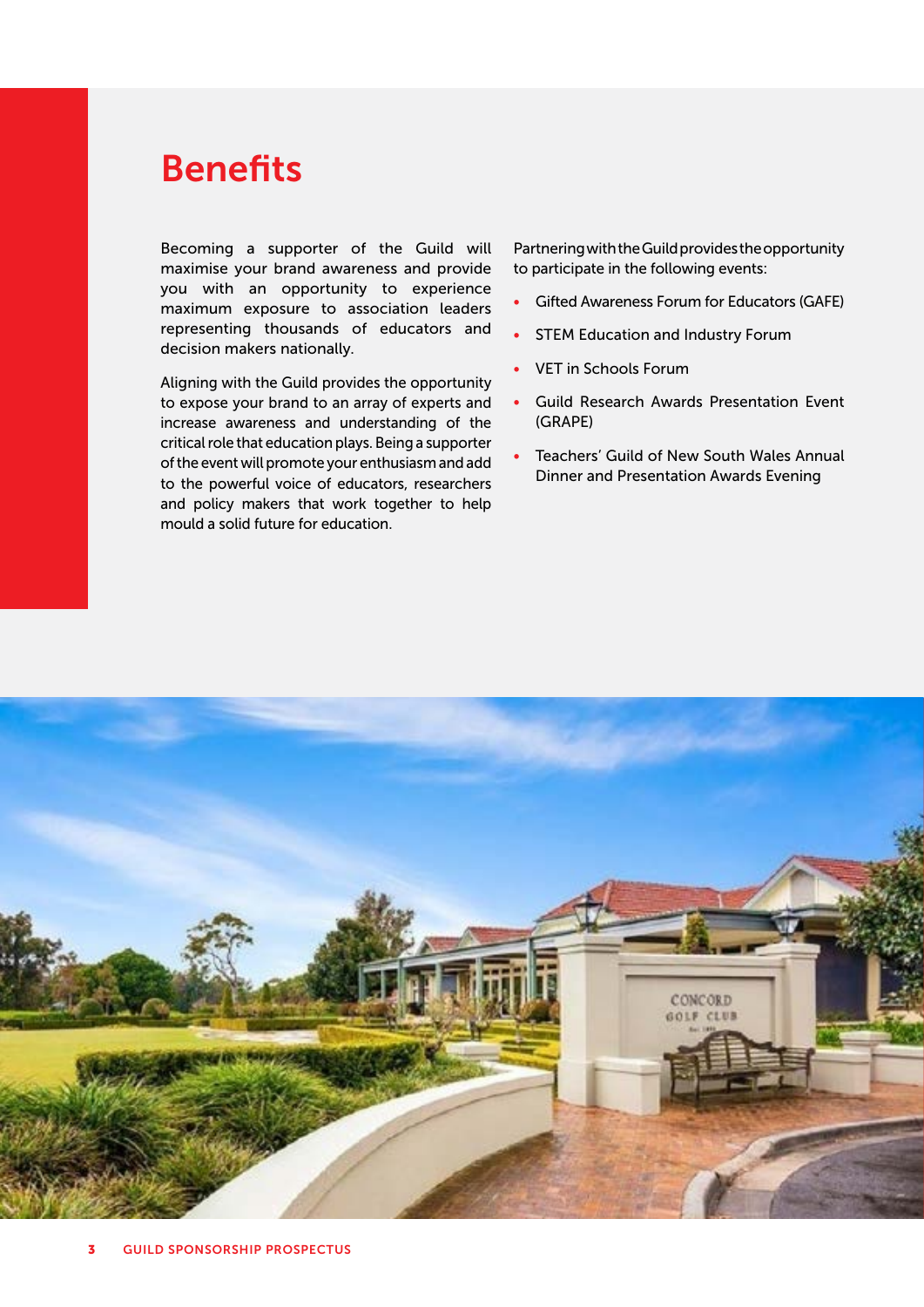## Sponsorship Opportunities

Please find in the pages following the partnership opportunities available.

#### Platinum Sponsorship - \$8,000

- Company logo and acknowledgement on all promotional material including:
	- The Teachers' Guild of New South Wales website
	- The Teachers' Guild of NSW proceedings, newsletters and flyers
- Display as an exhibitor for two (2) representatives at the Gifted Awareness Forum for Educator (GAFE)
- Display as an exhibitor for two (2) representatives to the VET in Schools Forum
- Display as an exhibitor for two (2) representatives at the STEM Education and Industry Forum
- Presentation of Awards at the Annual Dinner and Presentation Evening

#### Gold Sponsorship - \$5,000

- Company logo and acknowledgement on all promotional material including:
	- The Teachers' Guild of New South Wales website
	- The Teachers' Guild of NSW proceedings, newsletters and flyers
- Display as an exhibitor for two (2) representatives at the Gifted Awareness Forum for Educator (GAFE)
- Display as an exhibitor for two (2) representatives to the VET in Schools Forum
- Presentation of Awards at the Annual Dinner and Presentation Evening
- Named Sponsor of the Research Awards in NSW or ACT schools, for those educators currently completing or completed a research of direct benefit to classroom teaching
- Named Sponsor of the Awards for Teachers' in their Early Years of Teaching in Primary and Secondary in NSW or ACT School Division prize
- Photo opportunities with Award winners at the Teachers' Guild of New South Wales Annual Dinner and Presentation Awards Evening
- Opportunity to have a pull up banner at all events held by the Teachers' Guild of New South Wales
- Acknowledgement of sponsorship at all events held by the Teachers' Guild of New South Wales
- Complimentary tickets and VIP seating for two (2) representatives at the Annual Dinner and Presentation Awards Evening
- Invitation for two (2) representatives to attend the Teachers' Guild of NSW Corporate Golf Day at the Concord Golf Club
- Photo opportunities with Award winners at the Teachers' Guild of New South Wales Annual Dinner and Presentation Awards Evening
- Opportunity to have a pull up banner at all events held by the Teachers' Guild of New South Wales
- Complimentary tickets and VIP seating for two (2) representatives at the Annual Dinner and Presentation Awards Evening
- Invitation for two (2) representatives to attend the Teachers' Guild of NSW Corporate Golf Day at the Concord Golf Club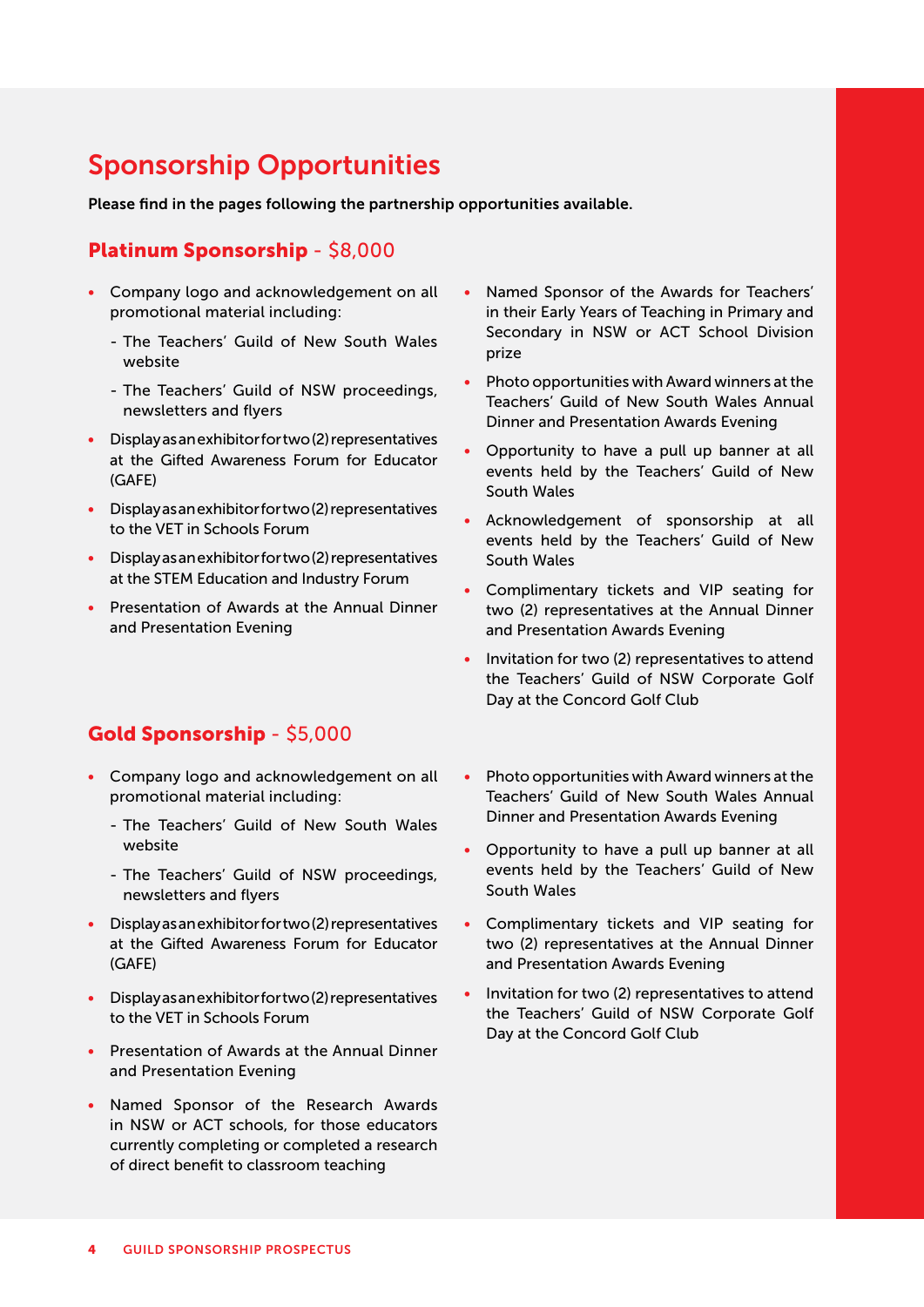#### Silver Sponsorship - \$3,000

- Company logo and acknowledgement on all promotional material including:
	- The Teachers' Guild of New South Wales website
	- The Teachers' Guild of NSW proceedings, newsletters and flyers
- Display as an exhibitor for two (2) representatives at the STEM Education and Industry Forum
- Named Sponsor of the Regional / Remote Teaching and Learning Excellence Award
- Photo opportunities with Award winners at the Teachers' Guild of New South Wales Annual Dinner and Presentation Awards Evening
- Complimentary tickets and VIP seating for two (2) representatives at the Annual Dinner and Presentation Awards Evening
- Invitation for two (2) representatives to attend the Teachers' Guild of NSW Corporate Golf Day at the Concord Golf Club

### Exhibition Opportunities

#### Gifted Awareness Forum for Educator (GAFE) - \$500

- Acknowledgement in the Welcome and Closing of the Forum.
- Two (2) exhibitor full registration passes to attend sessions and display onsite at the Forum.
- Recognition with organisation logo on all electronic and printed media associated with the Forum.
- Bag/Satchel insert/s as desired
- Delegate list supplied onsite at the Forum

#### STEM Education and Industry Forum - \$500

- Acknowledgement in the Welcome and Closing of the Forum.
- Two (2) exhibitor full registration passes to attend sessions and display onsite at the Forum.
- Recognition with organisation logo on all electronic and printed media associated with the Forum.
- Bag/Satchel insert/s as desired
- Delegate list supplied onsite at the Forum

#### VET in Schools Forum - \$500

- Acknowledgement in the Welcome and Closing of the Forum.
- Two (2) exhibitor full registration passes to attend sessions and display onsite at the Forum.
- Recognition with organisation logo on all electronic and printed media associated with the Forum.
- Bag/Satchel insert/s as desired
- Delegate list supplied onsite at the Forum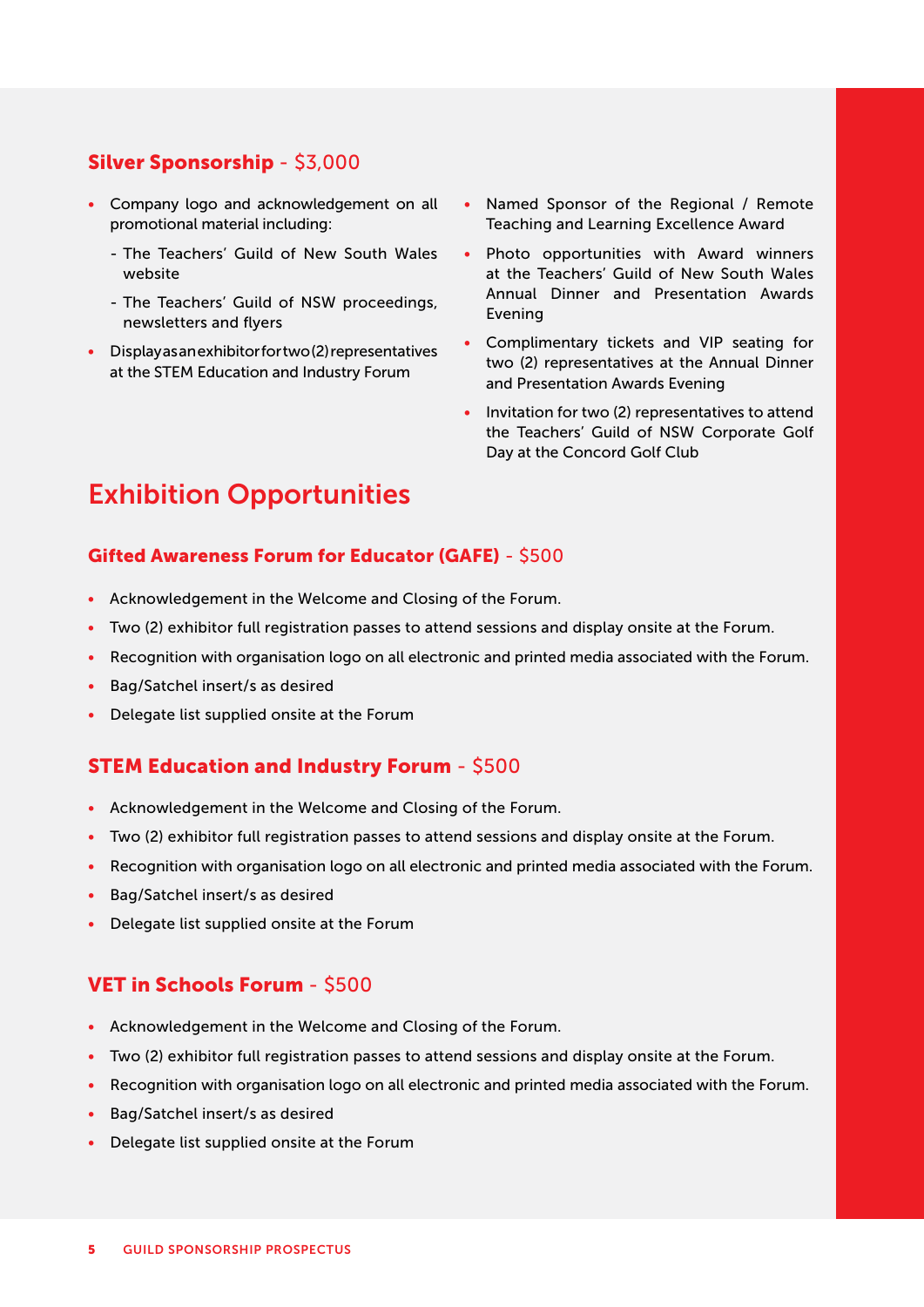## Teachers' Guild of New South Wales Partnership Form

| <b>Organisation Name:</b>    |           |
|------------------------------|-----------|
| <b>Organisation Address:</b> |           |
| Suburb:                      | Postcode: |
| <b>ABN No:</b>               |           |
| <b>Contact Name:</b>         |           |
| <b>Contact Title:</b>        |           |
| <b>Contact Phone:</b>        |           |
| <b>Contact Email:</b>        |           |
| Signature:                   | Date:     |

#### Sponsorship Packages

| Platinum | \$8,000 |  |
|----------|---------|--|
| Gold     | \$5,000 |  |
| Silver   | \$3,000 |  |

#### Exhibition Opportunities

| Exhibition Booth (Gifted Awareness Forum for Educators) | <b>S500</b> |  |
|---------------------------------------------------------|-------------|--|
| Exhibition Booth (STEM Education & Industry Forum)      | <b>S500</b> |  |
| Exhibition Booth (VET in Schools Forum)                 | \$500       |  |

#### Return form to:

The Teachers' Guild of NSW Secretariat PO Box 649 - Moorebank NSW 1875 E: secretary@teachersguild.nsw.edu.au P: +61 2 9160 8199 W: https://www.teachersguild.nsw.edu.au/

Upon return of this page, an invoice will be forwarded to you for payment. Thank you for your valued support.

#### Terms and Conditions

Sponsorship will only be allocated on receipt of the signed sponsorship application form. A letter of confirmation will be provided to confirm the booking, together with a Tax Invoice for the total amount of the sponsorship, which must be paid prior to the event. In the event of cancellation, a service fee of 25% applies for cancellations will be applied 6 weeks prior to the event. No refunds will be made for cancellations after this date.